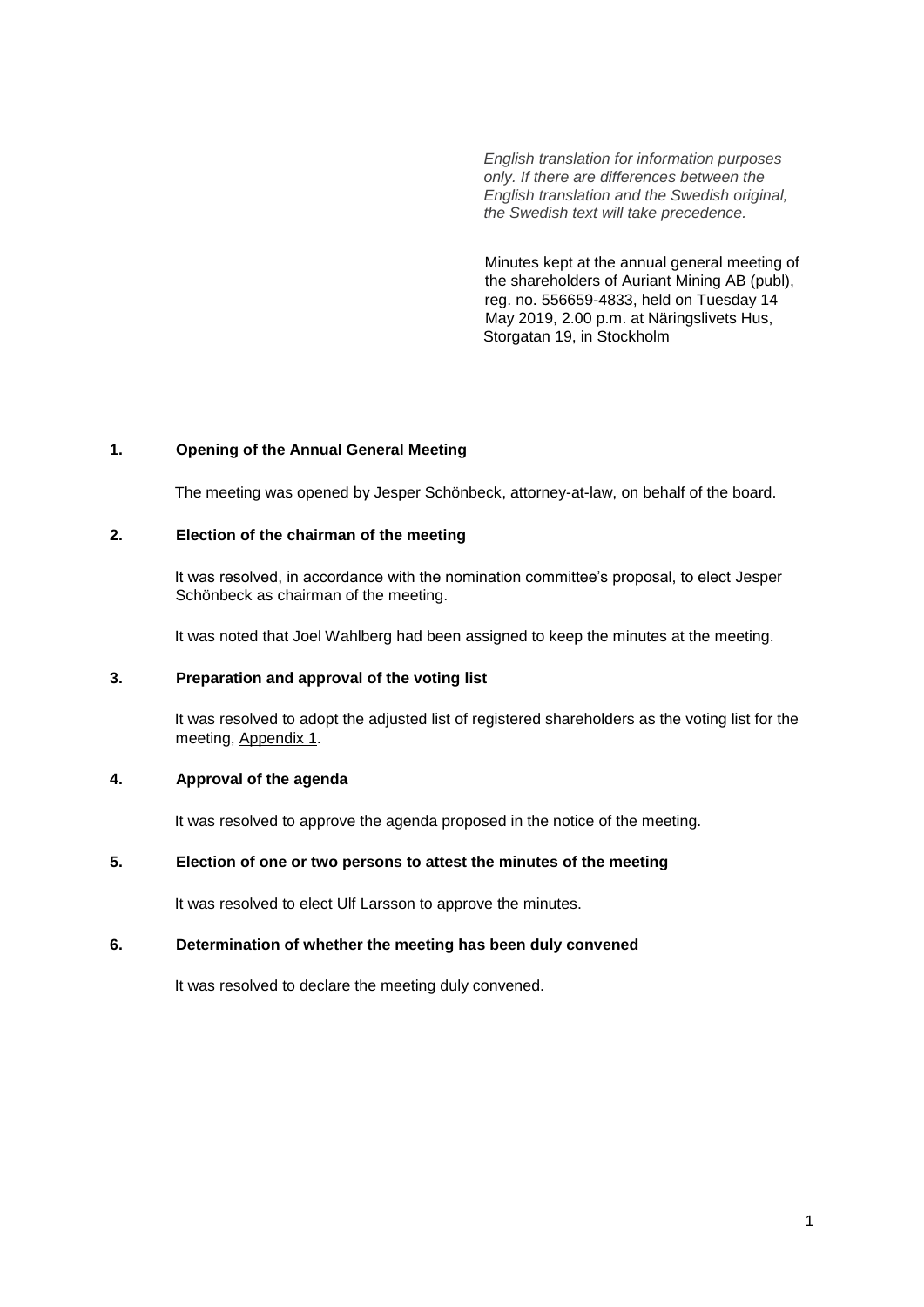## **7. Presentation of the annual report and audit report and the consolidated accounts and group audit report**

The chairman concluded that the annual report and auditor's report, and also the group accounts and auditor's report for the group, for the financial year 2018 were presented.

#### **7 a. Address by the chairman of the board and report on the board's work**

The Chairman of the board, Lord Peter Daresbury, gave an account for the work carried out by the board.

#### **7 b. Address by the CEO**

The CEO, Sergey Ustimenko, held a speech on the business year of 2018.

#### **7 c. Report by the auditor regarding the audit work**

Anna Rozhdestvenskaya, auditor-in-charge, gave an account for the audit work and commented on the auditor's report.

## **8 a. Resolution on adoption of profit and loss account and balance sheet and consolidated profit and loss account and consolidated balance sheet**

It was resolved to adopt the profit and loss account and balance sheet, and the consolidated profit and loss account and consolidated balance sheet, for the financial year 2018.

#### **8 b. Resolution on allocation regarding the company's profit/loss in accordance with the adopted balance sheet**

It was resolved, in accordance with the board's proposal, that the Company's non-restricted equity of SEK 96,209,234 is to be carried forward and that no dividend is paid for the financial year.

#### **8 c. Resolution on discharge of liability for the board members and the CEO**

It was resolved to discharge the directors and the CEO from liability for the management of the company in the financial year 2018.

It was noted that the directors who were also present in their capacity as shareholders or proxies did not participate in the resolution, and that the resolution was passed unanimously.

#### **9. Report regarding the work of the nomination committee**

The chairman of the nomination committee, Per Åhlgren, addressed the nomination committee's work and presented the nomination committee's proposal.

#### **10. Resolution on the number of board members and deputies**

It was resolved, in accordance with the nomination committee's proposal, that the board of directors is to consist of four members with two deputy board members, for the period until the end of the annual general meeting 2020.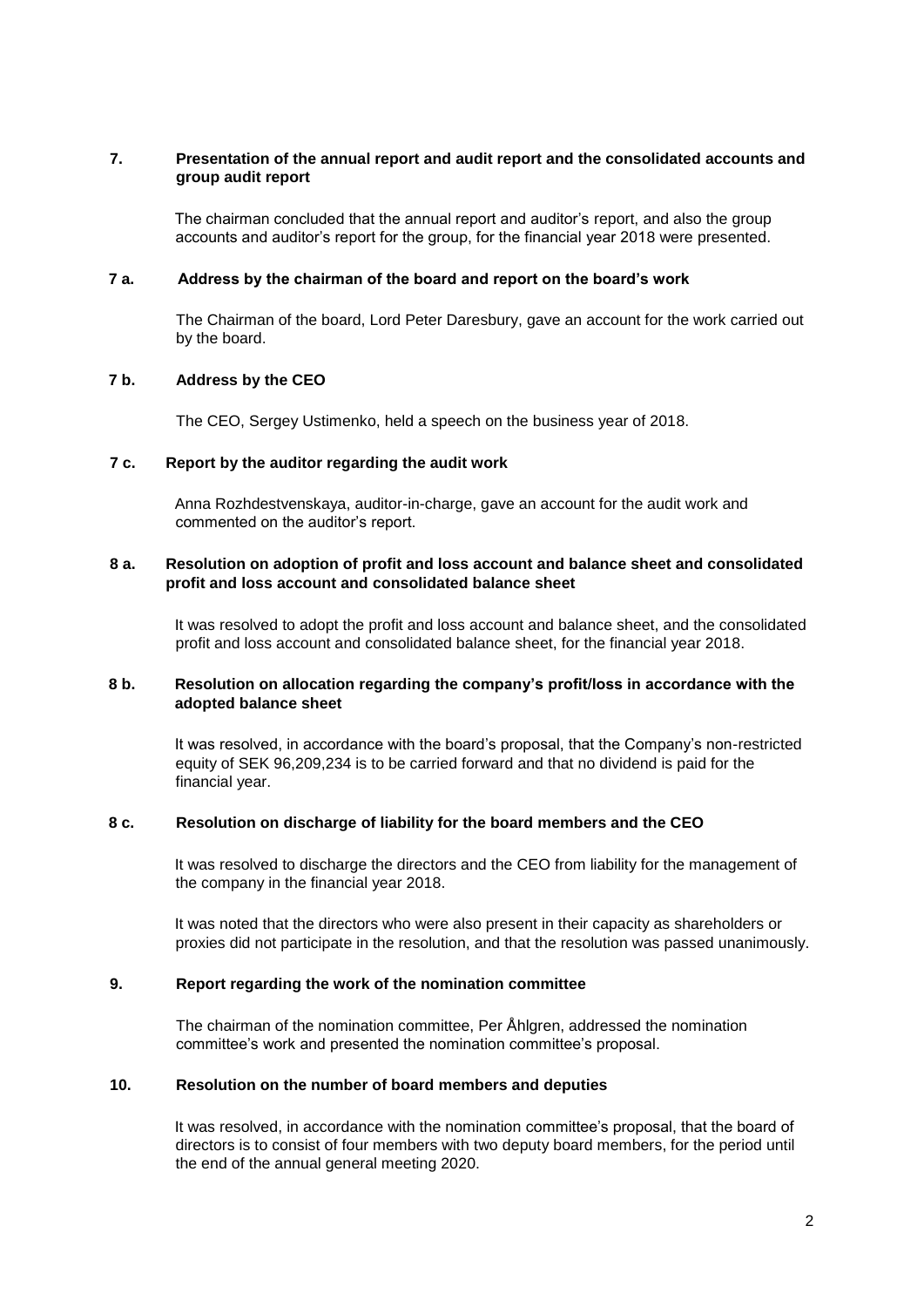## **11. Resolution on remuneration to the board of directors, deputies and the auditor**

It was resolved, in accordance with the nomination committee's proposal, that the remuneration to the chairman of the board shall be SEK 400,000 and SEK 250,000 to each of the other ordinary board members and to the deputy board member James Provoost Smith. The remuneration to the new deputy board member Andrey Barinskiy shall be SEK 100,000 per annum. If any committee is established by the board, the remuneration to each member of the committee shall be paid in the amount of SEK 25,000 per annum for committee work. The maximum amount of remuneration payable to the board, including remuneration for work in committees, is SEK 1,725,000.

It was resolved, in accordance with the nomination committee's proposal, that fees would be paid to the auditor in accordance with agreement between the company and the auditor.

#### **12. Election of board members, deputies and chairman of the board**

It was noted that the meeting had been provided with a presentation of the proposed board members including information on assignments held in other companies.

It was resolved, in accordance with the nomination committee's proposal, to re-elect Lord Peter Daresbury, Preston Haskell, Ingmar Haga and Patrik Perenius as members of the board, and to re-elect James Provoost Smith as deputy board member, and to elect Andrey Barinskiy as a new deputy board member for the period until the end of the annual general meeting 2020.

It was resolved, in accordance with the nomination committee's proposal, to re-elect Lord Peter Daresbury as Chairman of the board, for the period until the end of the annual general meeting 2020.

## **13. Election of auditor**

It was resolved, in accordance with the nomination committee's proposal, to re-elect the audit company Öhrlings PricewaterhouseCoopers AB as auditor for the period until the end of the annual general meeting 2020.

#### **14. Resolution on nomination commitee**

It was resolved, in accordance with the nomination committee's proposal, to adopt principles for the appointment of the nomination committee in accordance with Appendix 2.

## **15. Resolution on guidelines for remuneration to executive management**

It was resolved, in accordance with the board of directors' proposal, to adopt guidelines for remuneration payable to senior executives in accordance with Appendix 3.

# **16. Closure of the Annual General Meeting**

The chairman closed the meeting.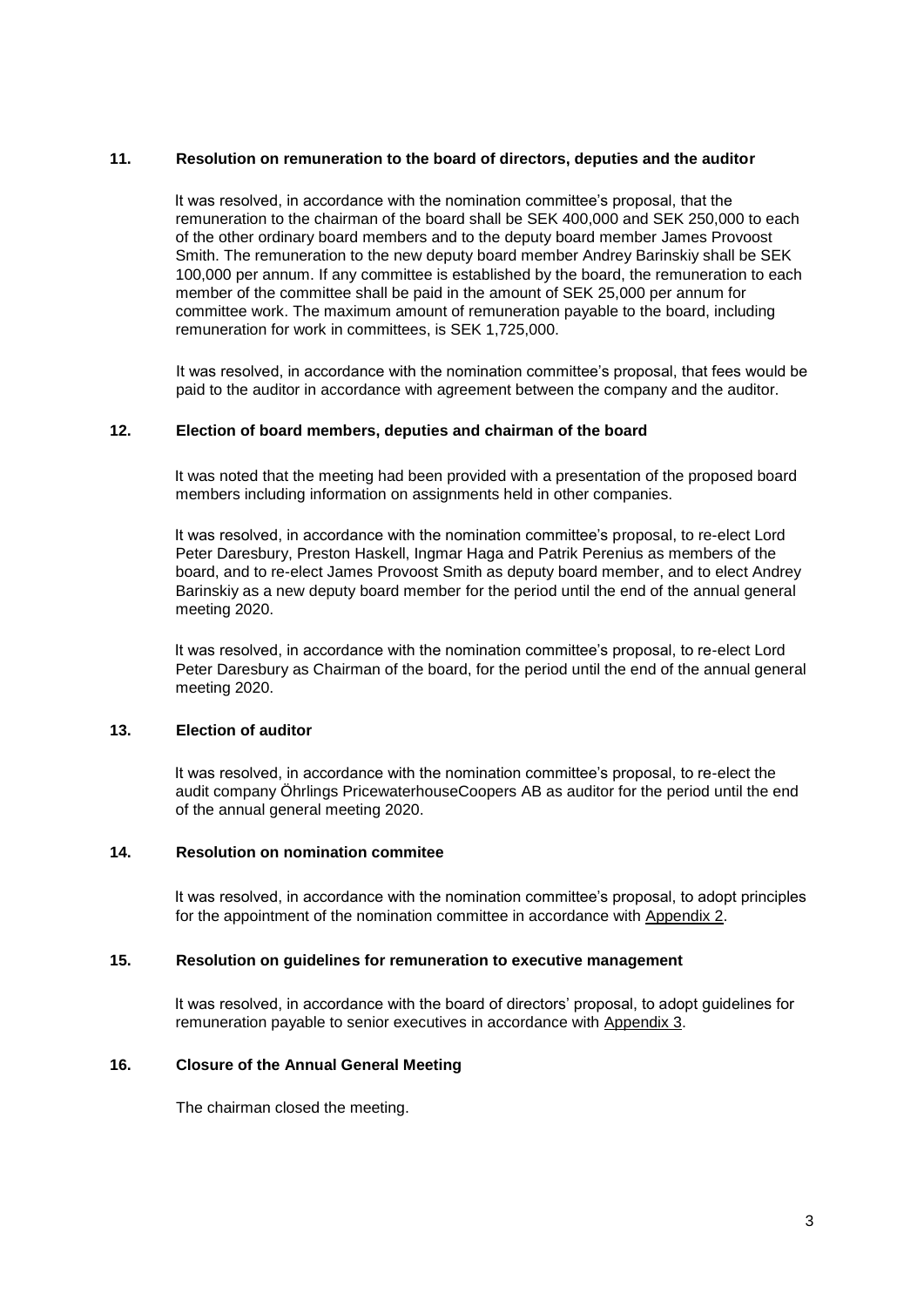At the minutes: Joel Wahlberg

*Approved:* 

Carron Approved:<br>Jesper Schönbeck Ulf Larsson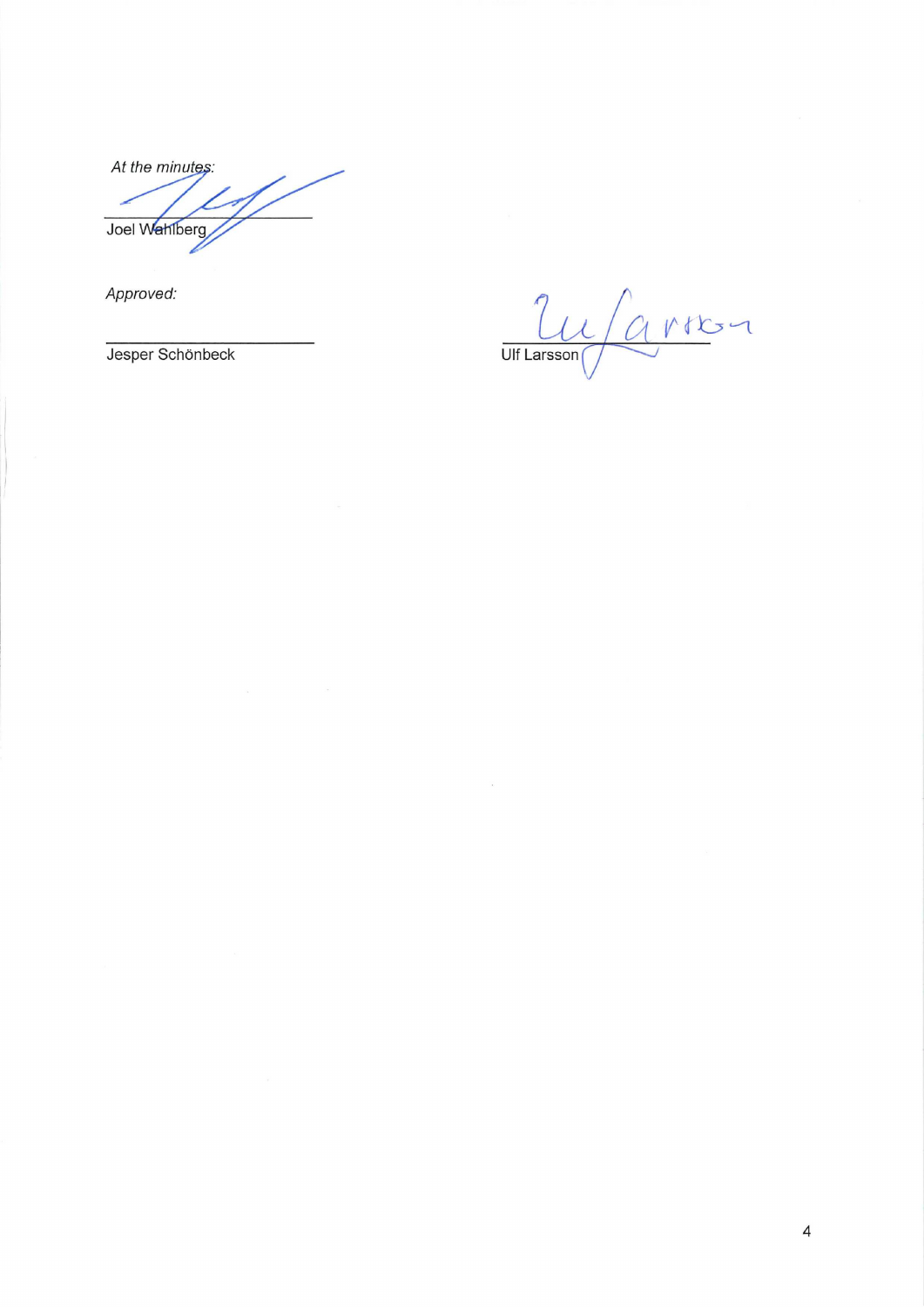*At the minutes:* 

Joel Wahlberg

*Approved:*  \_\_\_\_\_\_\_\_\_\_\_\_\_\_\_\_\_\_\_\_\_\_\_\_ \_\_\_\_\_\_\_\_\_\_\_\_\_\_\_\_\_\_\_\_\_\_\_\_ Jesper Schönbeck Ulf Larsson

*\_\_\_\_\_\_\_\_\_\_\_\_\_\_\_\_\_\_\_\_\_\_\_\_*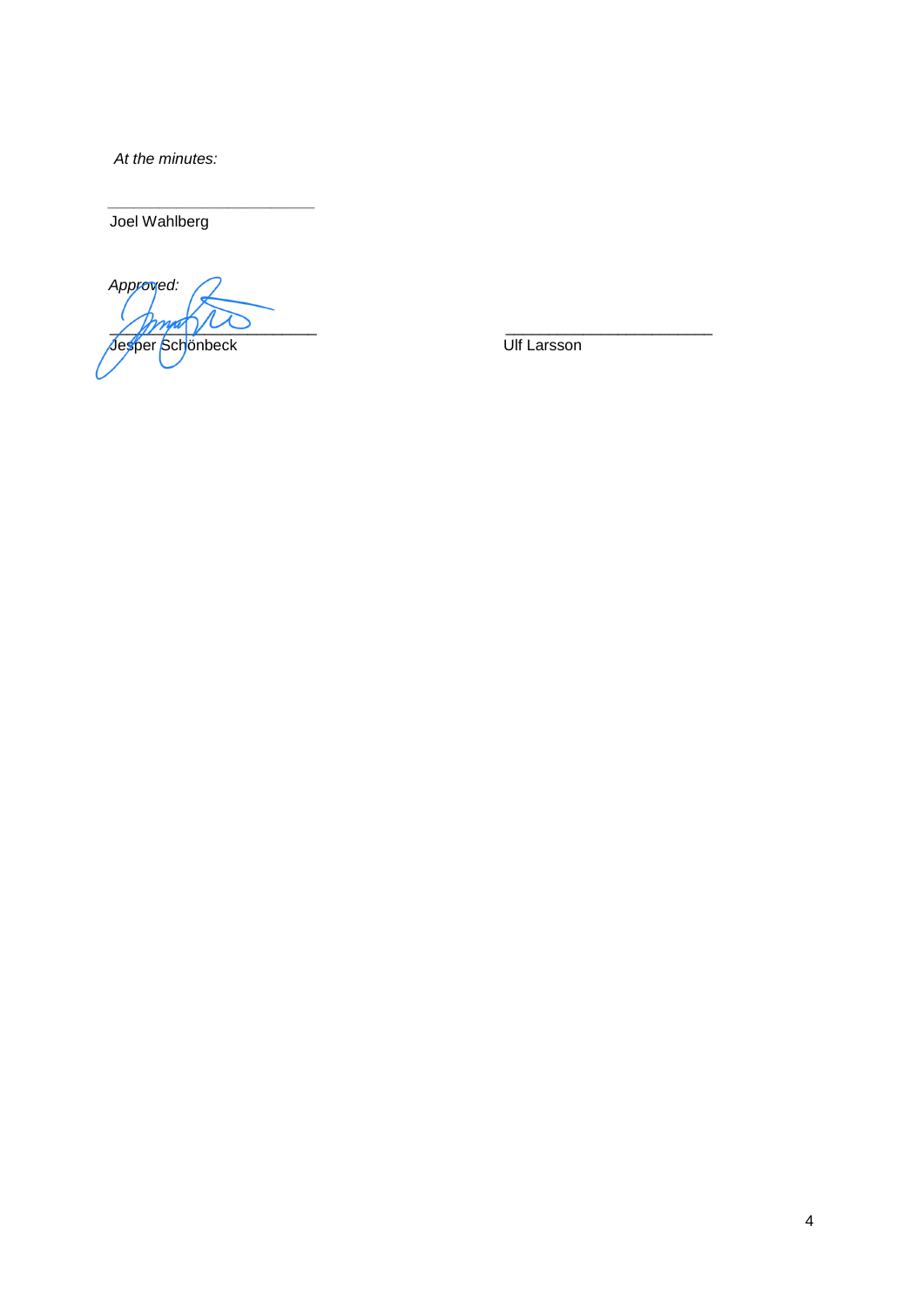# **Resolution on nomination committee (item 14)**

It is proposed by the nomination committee that it shall consist of the chairman of the board and three members, each appointed by one of the three owners with the largest number of voting rights. The selection of the three largest shareholders shall be made on the basis of the share register of the Company kept by Euroclear Sweden AB as of the last banking day in September 2019. However if it becomes known to the Company that two or more of the largest shareholders are controlled by the same physical person(s) (or the same physical person(s) holds shares in the Company both directly and through a Company controlled by him) then all such shareholders shall be considered to comprise one shareholder for the purposes of the participation in the nomination committee. At the earliest convenient date after the end of September 2019 the Chairman of the Board shall contact the three shareholders with the largest number of voting rights, as determined above, and request that they each appoint a member to the nomination committee. If any of the three shareholders with the largest number of voting rights decline their right to appoint a member to the nomination committee, the shareholder with the next largest number of voting rights shall be provided with the opportunity to appoint a member. If such shareholder also declines its right to appoint a member to the nomination committee or does not respond to the request within a reasonable time then the nomination committee shall be constituted by the remaining members. Unless the nomination committee members decide otherwise, the chairman of the nomination committee shall be the member, appointed by the shareholder with the largest number of voting rights in the Company. If a member leaves the nomination committee before its work is completed and if the nomination committee considers that there is a need to replace this member, then the nomination committee shall appoint a new member.

The nomination committee shall prepare the following proposals to be submitted to the 2020 Annual General Meeting for resolution:

a) proposal regarding chairman of the Annual General Meeting,

b) proposal regarding the number of board members,

c) proposal regarding election of board members, deputies and chairman of the board of directors,

d) proposal regarding directors' fees for each of the directors and deputies as well as remuneration for committee work,

e) proposal regarding election of auditors,

f) proposal regarding auditor's fees, and

g) proposal regarding nomination committee.

No remuneration shall be paid to the members of the nomination committee. The nomination committee may charge the Company reasonable costs for travelling and investigations.

\*\*\*\*\*\*

Stockholm in April 2019 The Nomination Committee in Auriant Mining AB (publ)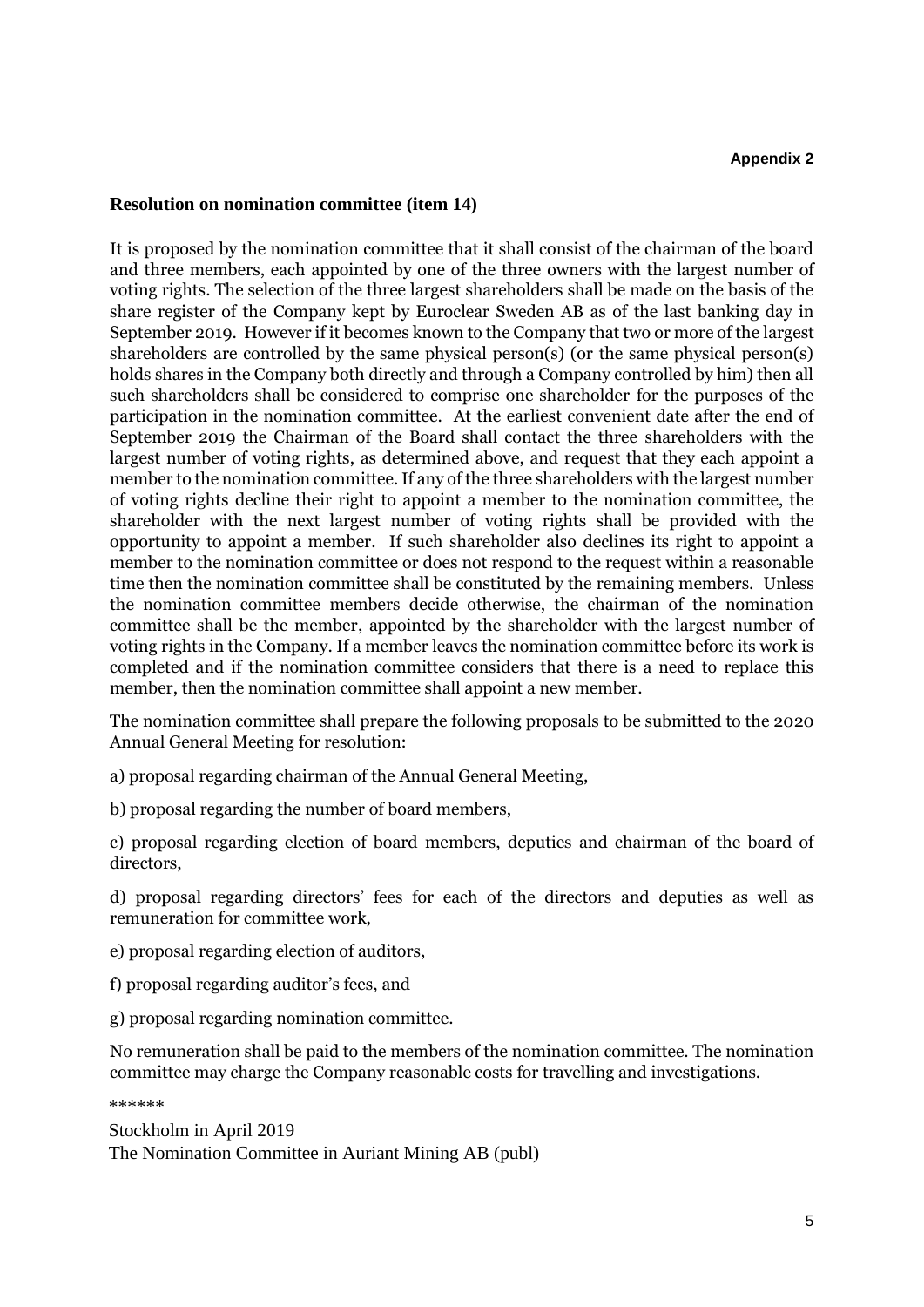**Appendix 3** 

# **THE BOARD OF DIRECTORS' PROPOSAL FOR A RESOLUTION ON GUIDELINES FOR REMUNERATION TO EXECUTIVE MANAGEMENT**

The Board of Directors of Auriant Mining AB (publ) proposes that the meeting resolves on guidelines for remuneration to the executive management of the Auriant Mining group ("Group"), containing the following:

The guidelines shall apply to remuneration and other employment terms and conditions for the managing director and other members of the Group's management ("Group Management") and shall apply until the Annual General Meeting of 2020.

# **Guidelines**

The guidelines shall apply to all employment contracts entered into after the meeting's resolution and, in those cases where amendments are made to the existing terms and conditions, after that point in time. The Company shall aim to offer total remuneration, which is reasonable and competitive, based on the circumstances in the country in question and shall also be allowed to offer a so-called "Sign on" bonus in order to recruit the best personnel. The remuneration shall vary in relation to the performance of the individual and the Group. It is proposed that the total remuneration to the Group Management shall consist of the components stated below.

#### **Fixed salary**

The fixed salary ("Base Salary") shall be adjusted to the market and shall be based on responsibility, competence and performance. The fixed salary shall be reviewed every year.

#### **Variable remuneration**

Variable remuneration may include:

a) monthly variable remuneration, which shall depend on the executive's individual performance;

b) bonuses, including annual bonuses and one-time bonuses, which shall relate to the Company's return on production results, reserves and production goals, and specific goals within each executive's area of responsibility; and

c) share and share-price related incentive programs.

The maximum amount of variable remuneration paid in cash shall not exceed one annual Base Salary of the executive in question.

#### **Long-term incentives**

The board of directors intends to assess, on a regular basis, the need of long-term incentive programs that are to be proposed to the general meeting.

#### **Insurable benefits**

Old-age pension, healthcare benefits and medical benefits shall, if applicable, be provided in a manner that reflects the regulations and practices in the home country. If possible, pension plans shall be defined contribution plans. In individual cases, depending on the tax and/or social insurance laws applying to the individual in question, other adjusted pension plans or pension solutions may be approved.